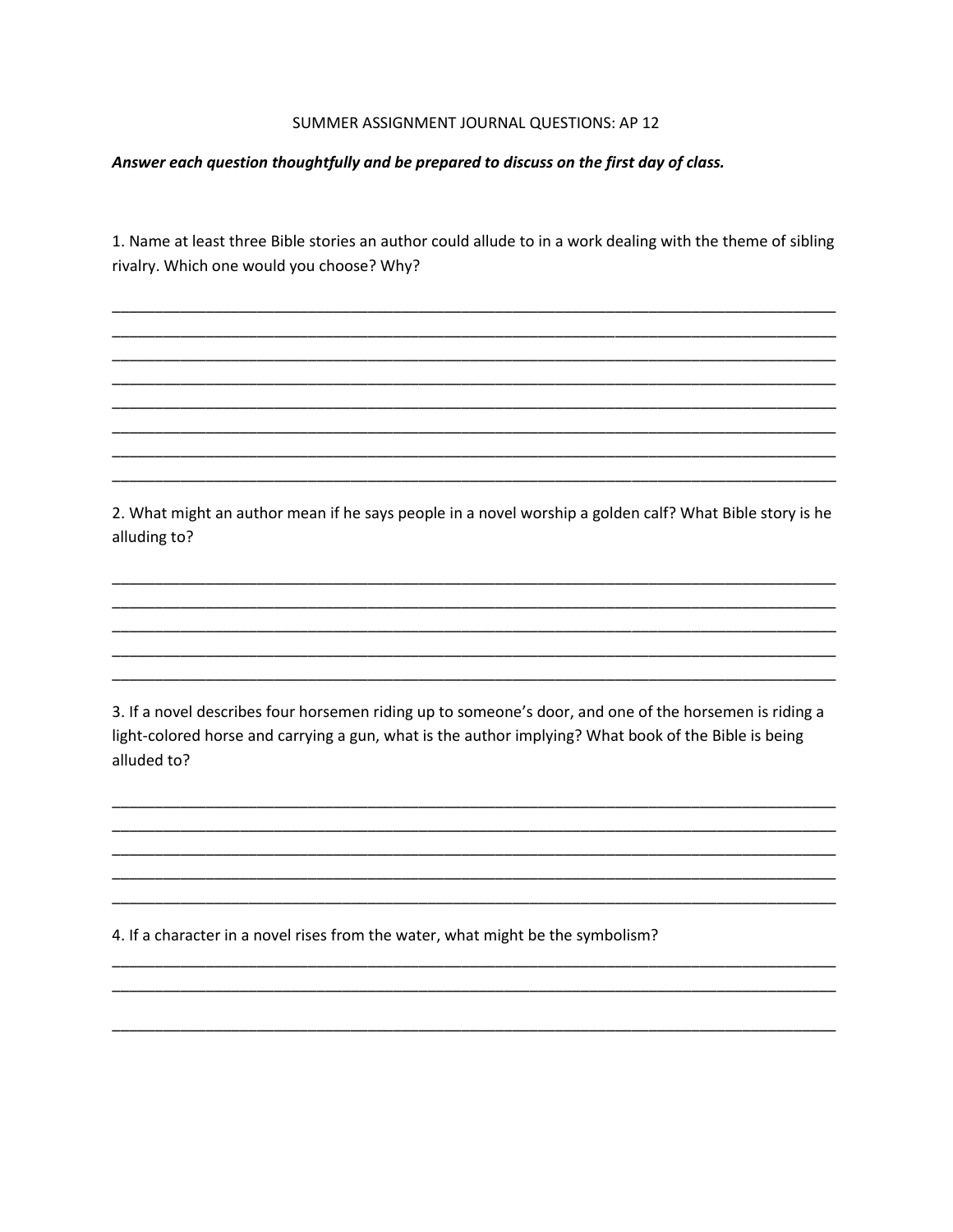5. If a character is "hiding her light under a bushel," what does the author mean? What parable is being alluded to?

6. If a teacher says that talking to a certain class is like "throwing pearls before swine," what does she mean? Who is she quoting?

7. What parable from Luke might an author use to contrast the virtues of a rich man with those of a poor man?

8. If a literary work has a recurring motif of the number seven, what possible inferences might a reader draw?

9. If a character "washes his hands" of something, what does he mean? What story is being alluded to?